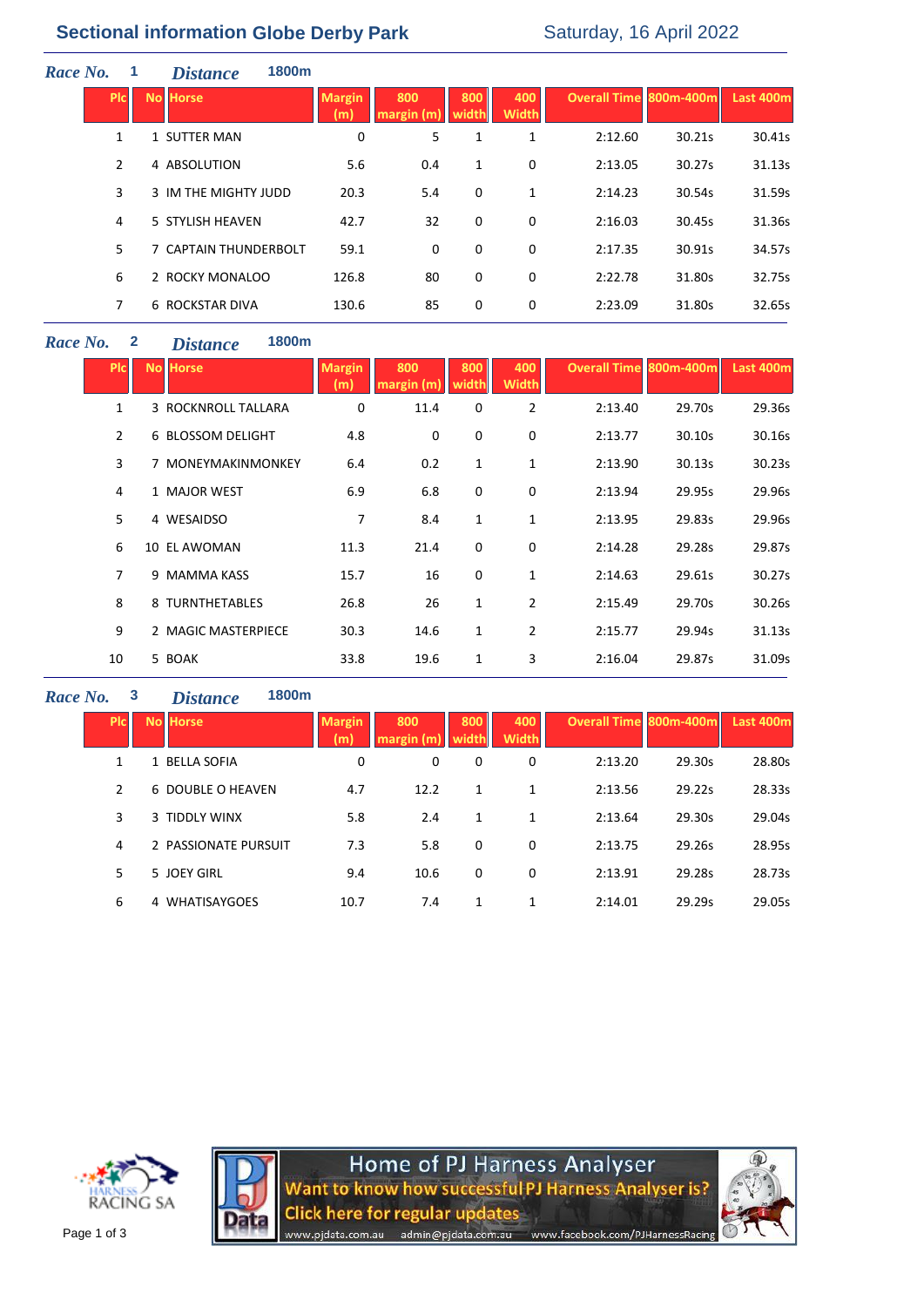# **Sectional information Globe Derby Park** Saturday, 16 April 2022

| Race No. | 4            | <b>Distance</b>  | 1800 <sub>m</sub>    |                   |              |                     |                               |        |           |
|----------|--------------|------------------|----------------------|-------------------|--------------|---------------------|-------------------------------|--------|-----------|
|          | <b>Picil</b> | <b>No Horse</b>  | <b>Margin</b><br>(m) | 800<br>margin (m) | 800<br>width | 400<br><b>Width</b> | <b>Overall Time 800m-400m</b> |        | Last 400m |
|          | 1            | 5 JOONIOR BROWN  | 0                    | 0                 | 0            | 0                   | 2:11.90                       | 28.70s | 29.10s    |
| 2        |              | 2 WEMEN BELLA    | 7.3                  | 6.2               | 1            | $\mathbf{1}$        | 2:12.46                       | 28.80s | 29.08s    |
|          | 3            | 1 FINAL ROUND    | 11.7                 | 5.8               | 0            | 0                   | 2:12.79                       | 28.78s | 29.44s    |
| 4        |              | 3 IN PLAY        | 13.1                 | 11.6              | 0            | 0                   | 2:12.90                       | 28.84s | 29.06s    |
|          | 5            | 6 PICKLE IT      | 13.1                 | 0                 | 1            | 1                   | 2:12.90                       | 28.92s | 29.82s    |
|          | 6            | 4 TRADE WHISPERS | 16.7                 | 11                | 1            | 2                   | 2:13.17                       | 28.73s | 29.48s    |
|          |              |                  |                      |                   |              |                     |                               |        |           |

### *Race No.* **5** *Dist*

| 1800m<br>tance |  |
|----------------|--|
|----------------|--|

| <b>PIC</b>    | <b>No Horse</b> | <b>Margin</b><br>(m) | 800<br>margin (m) | 800<br>width | 400<br><b>Width</b> | <b>Overall Time 800m-400m</b> |        | Last 400m |
|---------------|-----------------|----------------------|-------------------|--------------|---------------------|-------------------------------|--------|-----------|
| 1             | 3 RUPERT ROSS   | 0                    | 0                 | 0            | 0                   | 2:14.00                       | 29.30s | 29.30s    |
| $\mathcal{P}$ | 4 LETHAL LOUIE  | 16                   | 0.4               | 1            | 1                   | 2:15.23                       | 29.46s | 30.28s    |
| 3             | 5 IZANAGI       | 24.1                 | 9.8               | 0            | 0                   | 2:15.85                       | 30.17s | 29.47s    |
| 4             | 6 KUHIO CREST   | 108.7                | 65                | 0            | 0                   | 2:22.35                       | 30.39s | 31.39s    |
| 5.            | 2 RILEY JAY     | 125.7                | 75                | 0            | 0                   | 2:23.66                       | 30.39s | 31.90s    |
| 6             | 1 LILDABLDOOYA  | 184.7                | 110               | 0            | 0                   | 2:28.19                       | 31.49s | 32.56s    |

*Race No.* **6** *Distance* **1800m**

| <b>PIC</b>     | <b>No Horse</b>        | <b>Margin</b><br>m | 800<br>margin (m | 800<br>width | 400<br><b>Width</b> | Overall Time 800m-400m |        | Last 400m |
|----------------|------------------------|--------------------|------------------|--------------|---------------------|------------------------|--------|-----------|
| 1              | 7 GOES BOOM            | 0                  | 0.4              | 1            | 1                   | 2:13.40                | 29.49s | 28.79s    |
| $\overline{2}$ | 4 STEINMAN             | 2.1                | 5                | 0            | 0                   | 2:13.56                | 29.48s | 28.61s    |
| 3              | 5 OVERPOWERING         | 3.8                | 4.8              | 1            | $\overline{2}$      | 2:13.69                | 29.47s | 28.76s    |
| 4              | 8 PAY ME INTEREST      | 4.4                | 10               | 0            | 0                   | 2:13.73                | 29.44s | 28.46s    |
| 5              | 3 ONE NIGHT AT THEMILE | 7.2                | 0                | 0            | 0                   | 2:13.94                | 29.51s | 29.32s    |
| 6              | 10 GEORGIE MAE         | 8                  | 15               | 0            | 0                   | 2:14.00                | 29.41s | 28.38s    |
| 7              | 9 HESEVERSOCLEVER      | 8.7                | 16.4             | 1            | $\overline{2}$      | 2:14.06                | 28.98s | 28.76s    |
| 8              | 1 BAYONET SOLDIER      | 19.7               | 21.4             | 0            | 0                   | 2:14.89                | 29.41s | 28.76s    |
| 9              | 6 LEVI JIMMY           | 24.1               | 21.2             | 1            | 2                   | 2:15.22                | 28.94s | 29.57s    |
| 10             | 2 BOSS MAJOR           | 38.2               | 11.6             | 1            | 1                   | 2:16.29                | 29.72s | 30.50s    |



Home of PJ Harness Analyser<br>Want to know how successful PJ Harness Analyser is? **Click here for regular updates** admin@pjdata.com.au www.facebook.com/PJHarnessRacing www.pjdata.com.au